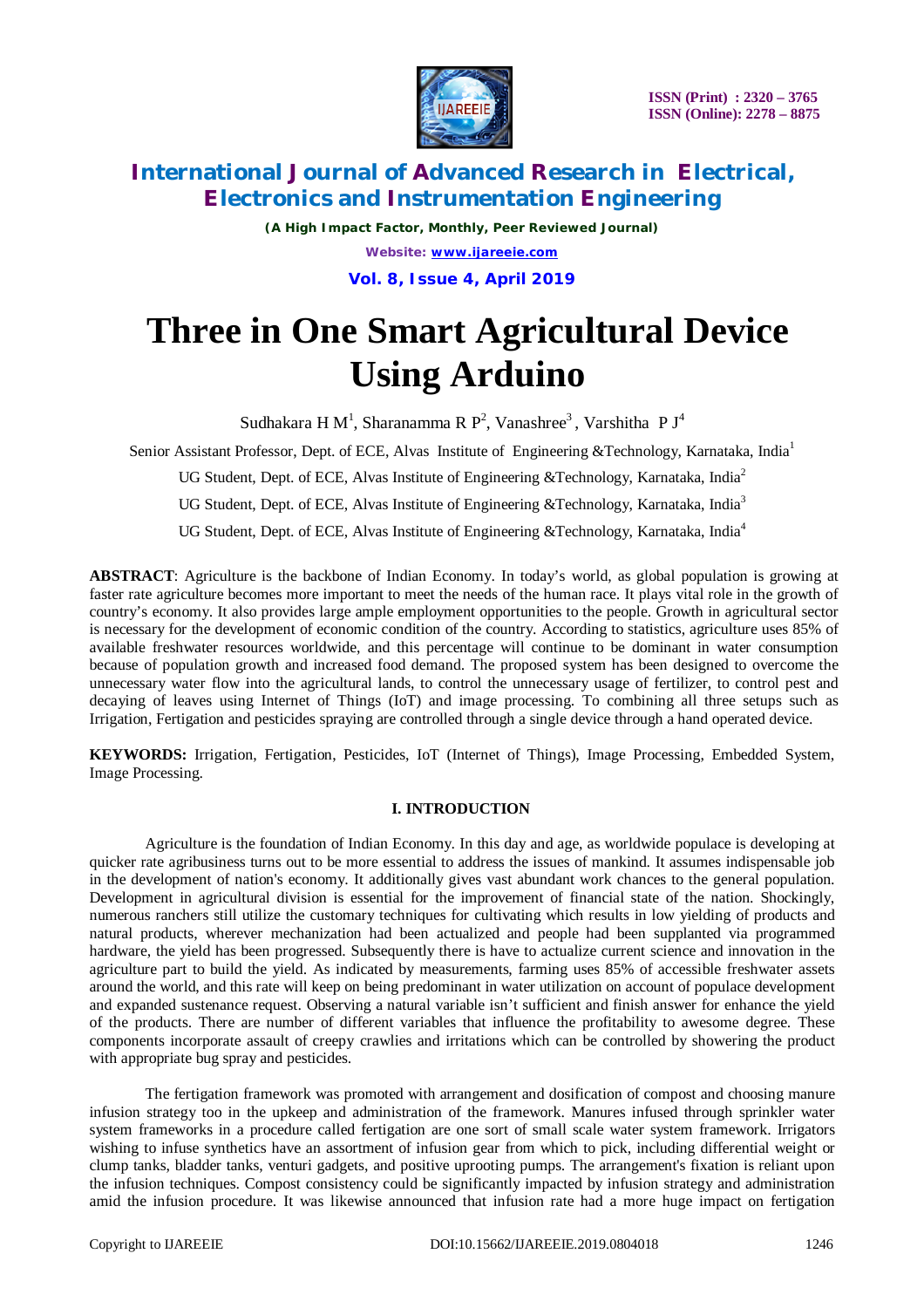

*(A High Impact Factor, Monthly, Peer Reviewed Journal)*

*Website: [www.ijareeie.com](http://www.ijareeie.com)*

## **Vol. 8, Issue 4, April 2019**

consistency than the impacts of injector compose. Among those techniques for infusion, venture injector and corresponding pump have great execution. The pesticide influences the sensory system of people and furthermore prompts issue in body. This model is utilized to splash the pesticide substance to the territories that can't without much of a stretch available by people. The Universal Sprayer framework is utilized to splash the fluid and also strong substance which are finished by the general spout. Multispectral camera is utilized to catch the remote detecting pictures which are utilized to recognize the green fields and in addition the edges of yield territory.The Internet of Things (IoT) is where in a cell phone can be utilized to screen the capacity of a gadget.

The Internet of Things (IoT) is worried about interconnecting imparting objects that are introduced at various areas that are perhaps inaccessible from one another. Internet of Things (IoT) is a sort of system innovation, which detects the data from various sensors and makes anything to join the Internet to trade data. The proposed framework has been intended to beat the superfluous water stream into the agricultural terrains, to control the pointless utilization of compost, to control vermin and rotting of leaves utilizing Internet of Things (IoT) and picture preparing.

#### **II. MOTIVATION**

There are such huge numbers of techniques and formulae can be found in the field of farming. Water system, Fertigation and dosification and so forth are the techniques. Since this techniques works with their very own recipes, joining all these and make one gadget is the primary undertaking in designing of the project. The pesticide influences the sensory system of people and furthermore prompts issue in body.

Motivation behind this project is to design a model is utilized to splash the pesticide substance to the territories that can't without much of a stretch available by people. The Universal Sprayer framework is utilized to splash the fluid and also strong substance which are finished by the general spout. On other hand Sprinklers additionally assumes a vital job, controlling precise speed of sprinkler is a noteworthy assignment. It very well may be controlled through IoT. Providing and controlling the amount of manure and Pesticides is likewise a noteworthy undertaking.

#### **III. OBJECTIVES**

- \* To grow minimal effort agro gadget for savvy farming utilizing IoT.
- Cost compelling breeze power can be the response for all our vitality needs.
- $\bullet$  Using weight sensor we can distinguish the dampness of soil.
- $\bullet$  To shower the manure in appropriate path without wastage of it and without human dealing with.<br>
Proper medications are given to plants and which need it.
- Proper medications are given to plants and which need it.<br>• Image preparing will give an unmistakable thought regard
- Image preparing will give an unmistakable thought regarding morphological conduct of takes off.<br>Controlling this assignment utilizing hand worked gadget (phone) which will decreases time
- Controlling this assignment utilizing hand worked gadget (phone) which will decreases time.

#### **IV. LITERATURE SURVEY**

Agriculture plays an important role in an Indian economy. It continues to be the stay of life for the majority of the Indian populations. Due to the improper maintenance, the crop becomes damaged which causes a huge loss for a farmer and hence the smart Agriculture concept was introduced. The factors include an attack of insects and pests and are to be controlled by sprinkling the proper insecticide and pesticides for the crop. Then the birds and other wild animals are stealing the crops at the harvesting stage. So, the farmers face several problems during the cultivation and harvesting stage. The solutions for all the problems are to take care of all factors and develop an integrated system which contains technologies as given below.

To design and implement a complete, reliable wireless irrigation system that has a great advantage in saving time, labor and cost. There are several attempts to use wireless the technology in building an efficient wireless irrigation system. But, these systems suffered from the lack of permanent power supply and the inability to deal with multiple sensing and related multiplexing techniques. The solar and automatic wireless technologies add a complete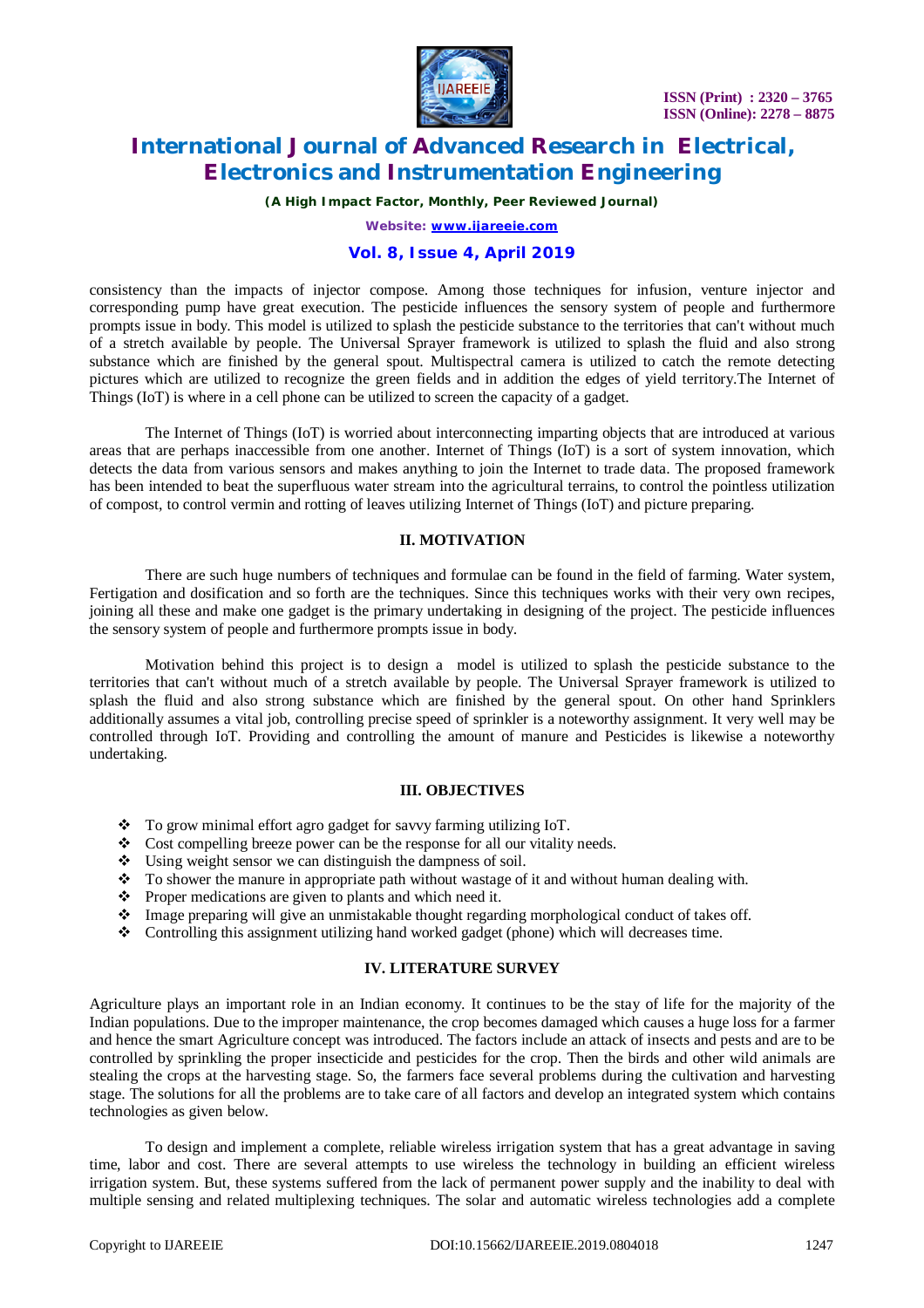

*(A High Impact Factor, Monthly, Peer Reviewed Journal)*

*Website: [www.ijareeie.com](http://www.ijareeie.com)*

### **Vol. 8, Issue 4, April 2019**

hand free work for all users. The system fulfills all the farmer needs to get cheaper and better quality products. The system is based on wireless digital technology that can be used for automatic irrigation of different areas [1].

Arduino Based Automatic Irrigation System Using IoT that to save water and time. In this proposed system using various sensors like temperature, humidity, soil moisture sensors that sense the various parameters of the soil. In addition, based on soil moisture value land is automatically irrigated by ON/OFF of the motor. These sensed parameters and motor status was displayed on user android application [2].

The highlighting features of this project includes smart GPS based remote controlled robot to perform tasks like weeding, spraying, moisture sensing, bird and animal scaring, keeping vigilance, etc. Secondly it includes smart irrigation with smart control and intelligent decision making based on accurate real time field data. Thirdly, smart warehouse management which includes temperature maintenance, humidity maintenance and theft detection in the warehouse. Controlling of all these operations will be through any remote smart device or computer connected to Internet and the operations will be performed by interfacing sensors [5].

Optimize the water consumption, and to provide a remote control and monitoring for the irrigation system. Tests were realized to prove the validity of our proposed system by using Contiki-Cooja simulator [6].

Bluetooth based system for watching cultivating parameter like temperature with the usage of microcontroller which works as a canny atmosphere station. The system gives ease remote course of action. This system is used for continuous watching agriculture recorded data. The drawback of the structure were its correspondence run limited and accessibility course of action must be required Bluetooth with android convenient for the long haul watching [16].



### **V. BLOCK DIAGRAM**

**Figure 1: Block diagram of the Proposed System**

- The Power supply unit consists of various signals conditioning circuitry. It is used to step down various voltages which can be used to feed to various other component of the circuit.
- Featuring an industry-standard interface, the SIM900A delivers GSM/GPRS 900/1800MHz performance for voice, SMS, Data, and Fax in a small form factor and with low power consumption.
- The mechanism of a switch removes or restores the conducting path in a circuit when it is operated.
- Bluetooth is a wireless technology standard for exchanging data between fixed and mobile devices over short distances using short-wavelength UHF radio waves in the industrial, scientific and medical radio bands, from 2.400 to 2.485 GHz, and building personal area networks (PANs).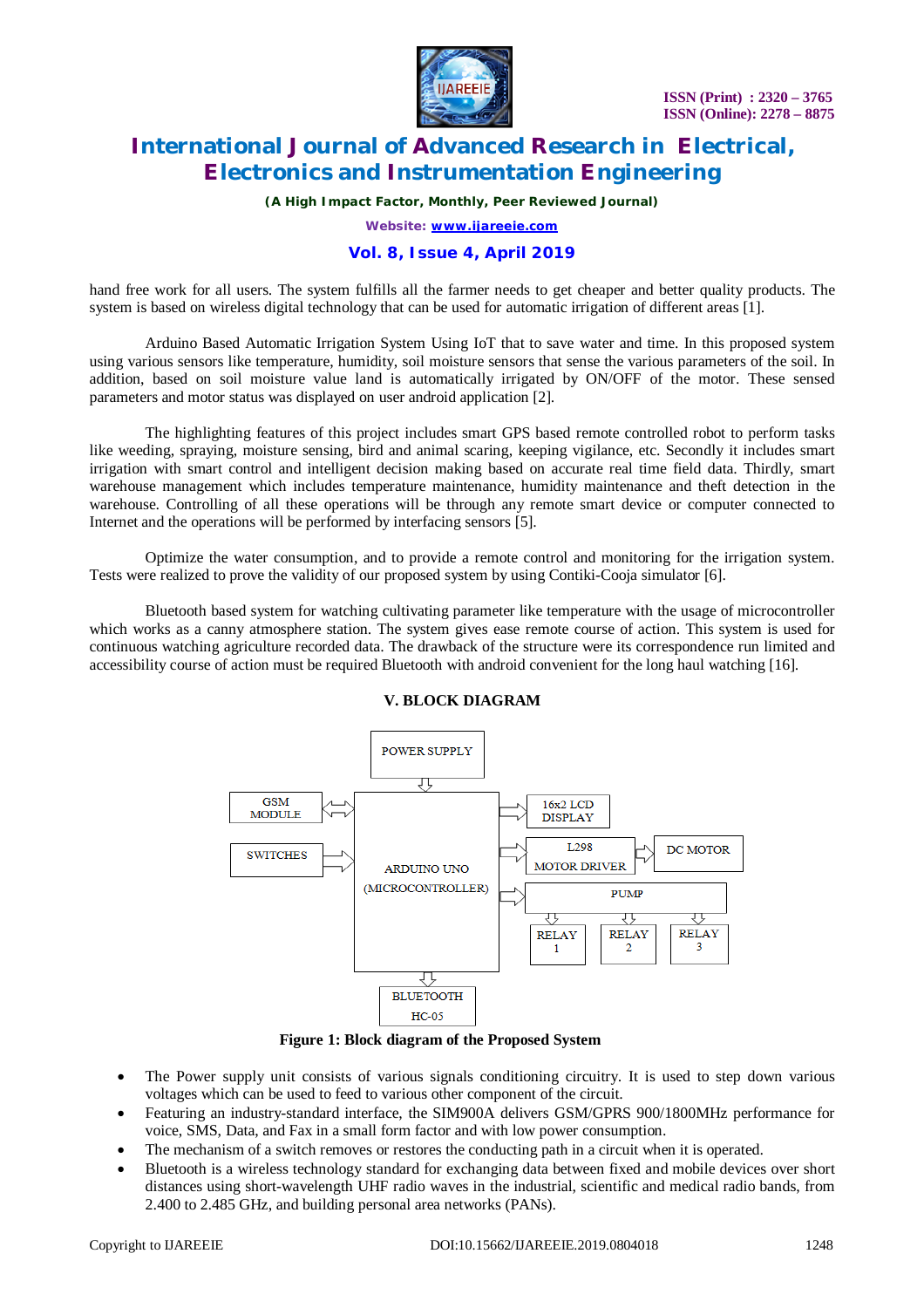

*(A High Impact Factor, Monthly, Peer Reviewed Journal)*

*Website: [www.ijareeie.com](http://www.ijareeie.com)*

### **Vol. 8, Issue 4, April 2019**

- A relay is an electrically operated device. It is frequently used in automatic control circuit. To put it simply, it is an automatic switch to controlling a high-current circuit with a low-current signal.
- A DC motor's speed can be controlled over a wide range, using either a variable supply voltage or by changing the strength of current in its field windings.
- A 16x2 LCD means it can display 16 characters per line and there are 2 such lines. In this LCD each character is displayed in 5x7 pixel matrix. This LCD has two registers, namely, Command and Data. The command register stores the command instructions given to the LCD.



### **VI. FLOW CHART OF PROPOSED SYSTEM**

**Figure 2: Flow chart of the proposed system**

The idea of proposed system is represented in flow chart as shown in figure 2. The system is mainly depends on the communication technologies i.e., Bluetooth and GSM. The code is design in such a way that, based on character status system will automatically turn ON/OFF. In the proposed project, Arduino remote Bluetooth Wi-Fi application is used. The flow chart explains that, if Bluetooth is available then it checks the character assigned for particular function. If characters are in upper case then Valves will open otherwise it remain closed. Three valves are used in this system that is spraying water, fertilizers and pesticides. If any one of the valve opened then remaining two valves are closed. The basic idea behind using GSM is that if the farmer is busy with other work then also he can look after the field in his absence some other can perform the task in the field. So, that alert message is given to farmer to perform his work properly.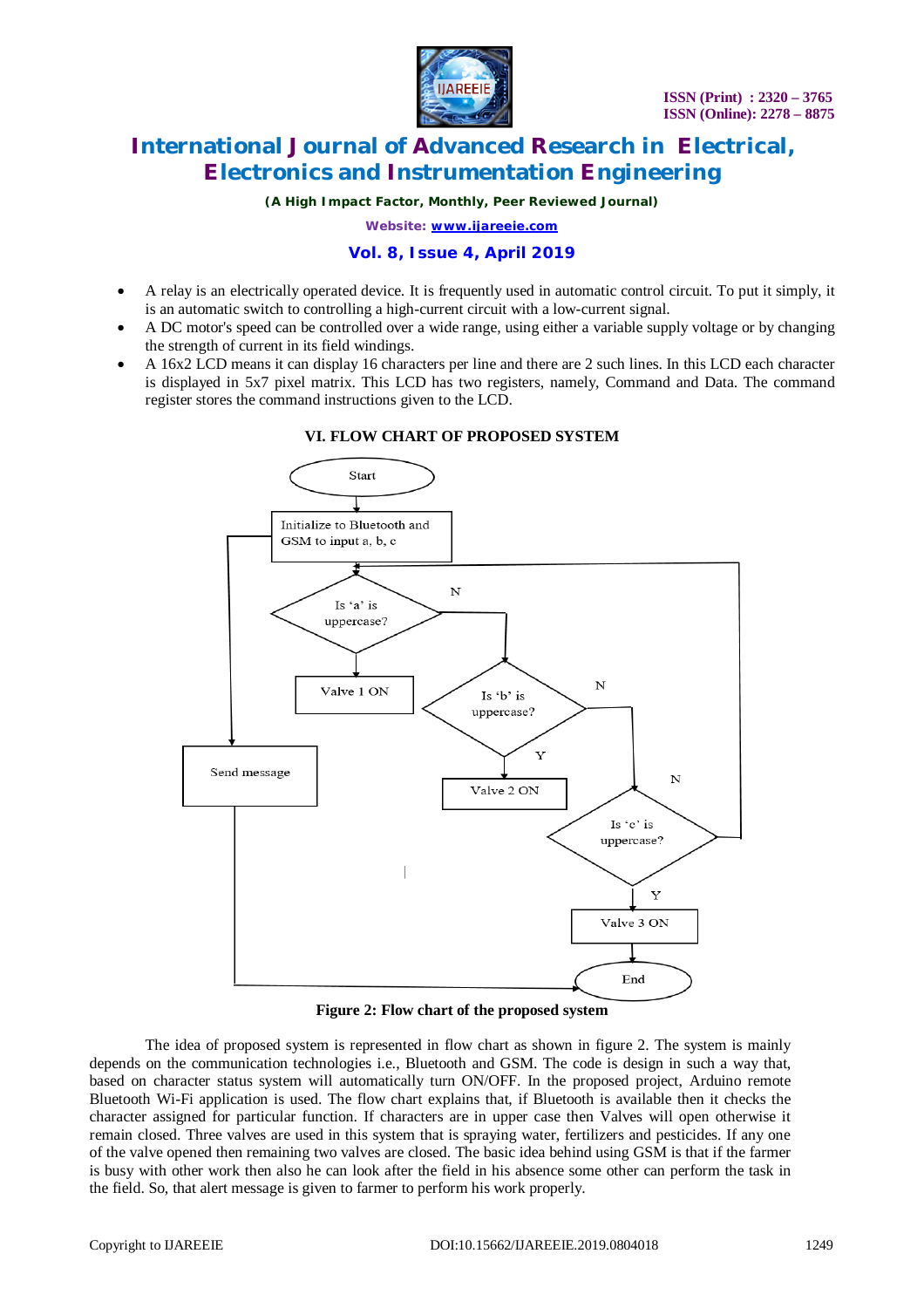

*(A High Impact Factor, Monthly, Peer Reviewed Journal)*

*Website: [www.ijareeie.com](http://www.ijareeie.com)*

#### **Vol. 8, Issue 4, April 2019**

### **VII. REAL TIME MONITORING**

The figure 3 shows the field setup in a real time. The system is designed in such a way that it contains three tanks with valves which is connected with pump and the sprinkler. The task performed by the system is like that it is automatically controlled by the user through an android application which is installed by the user. Here, in this system Bluetooth and GSM are used. As Bluetooth is available the user can monitor the field by clicking into some option present in the app and user can control the system. When pump and valve1 is on other two valves are closed, like this other two operations can be done vice-versa. The sprinkler will run automatically with an application. On other hand GSM is used to notify the user by sending alert notification like on which day what to be spray to the field.



**Figure 3: Real times monitoring of a system**

#### **VIII. EXPERIMENTAL RESULT**

The main objective of the device is to perform a three task automatically without much human interaction with a field in automatic irrigation system. Here everything is controlled by cell phone i.e., On/Off of the pump, valves opening/closing and sprinkler rotation etc. The figures 4 show results of opening and closing of valves and sprinkler. The results will be displayed on LCD, using Bluetooth supported app which is discussed in chapter 5 using the app can control device. The working of this application is like uppercase character for ON and lowercase character for OFF of the switch. When switch1 is pressed pump and valve 1 is opened remaining two are closed similar for other two switches. On other hand rotation of the sprinkler is very important using the same application sprinkler rotation is also controlled.



**Figure 4: Showing results of each task in LCD**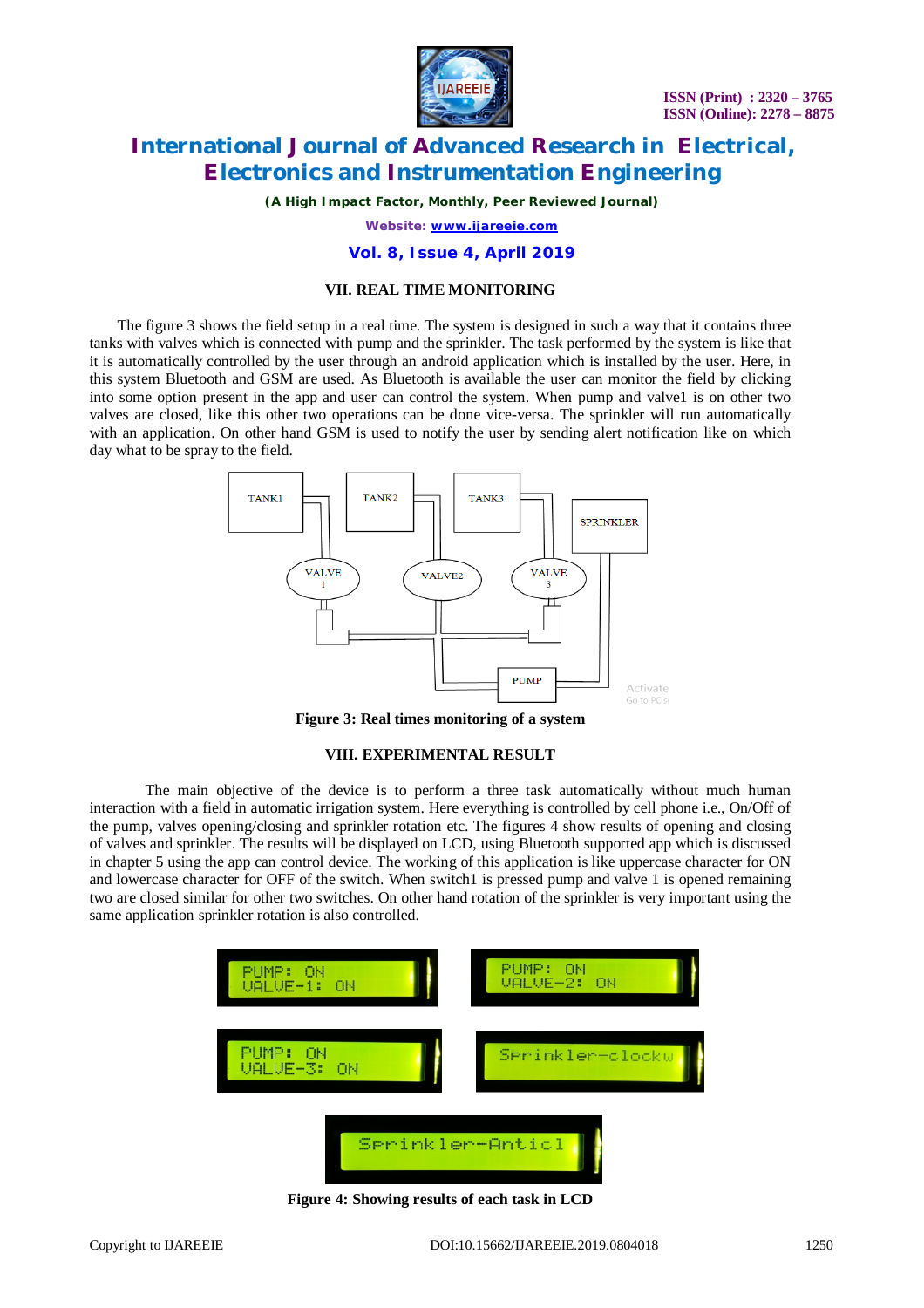

*(A High Impact Factor, Monthly, Peer Reviewed Journal)*

*Website: [www.ijareeie.com](http://www.ijareeie.com)*

## **Vol. 8, Issue 4, April 2019**





**Figure 5: Sprinkler with DC motor Figure 6 Message sent the user** 

Figure 5 Shows the DC motor attached with sprinkler to control the rotation and the app decide whether sprinkler run clockwise or anticlockwise by giving instructions.

This figure 6 shows the task performed in GSM. Here GSM is used to give the notification or alert message to user that what should be spray on next day or when it required, by pressing a switch manually alert message is send to user so that he should not forget to spray pesticides, water or fertilizer in his absence. This is the main concept behind using GSM module.

#### **REFERENCES**

- [1]. Bishnu Deo Kumar, Prachi Srivastava, Reetika Agrawal, Vanya Tiwari, "Microcontroller based automatic plant irrigation system", International Research Journal of Engineering and Technology, Volume: 04 Issue: 05 | May -2017.
- [2]. Pavan kumarNaik, Arun Kumbi, Vishwanath Hiregoudar, Chaitra N K , Pavitra H K , Sushma B S, Sushmita J H , Praveen Kuntanahal, "Arduino Based Automatic Irrigation System Using IoT " , International Journal of Scientific Research in Computer Science, Engineering and Information Technology © 2017 IJSRCSEIT Volume: 2 Issue : 3 | ISSN : 2456-3307.
- [3]. M. K. Al Enazi, A. A. Alomar, K. I. Alinzi, A. M. Alsaeed, "Arduino Based Automatic Irrigation System Using IoT ",Advanced electrical and electronics engineering and scientific journal Volume1-NO 1- January 2017.
- [4]. Saurabh Suman, Shanu Kumar, Ratnajeet Sarkar, Gautam Ghosh, "Solar Powered Automatic Irrigation System on Sensing Moisture Content Using Arduino and GSM" IJARECE Volume: 6 Issue: 6 June 2017.
- [5]. Nikesh Gondchawar, Prof. Dr. R. S. Kawitkar, "IoT based Smart Agriculture" ,International Journal of Advanced Research in Computer and Communication Engineering Vol. 5, Issue 6, June 2016.
- [6]. Benahmed Khelifa and Douli Amel, Bouzekri Amel, Chabane Mohamed, Benahmed Tarek," Smart Irrigation Using Internet of Things",The Fourth International Conference on Future Generation Communication Technologies (FGCT 2015).
- [7]. Joaquin Gutierrez, Juan Francisco Villa-Medina, Alejandra Nieto-Garibay, and Miguel Ángel Porta-Gándara, "Automated Irrigation System Using a Wireless Sensor Network and GPRS Module", IEEE transactions on instrumentation and measurement, 0018- 9456, 2013.
- [8]. Izzatdin Abdul Aziz, Mohd Hilmi Hasan, Mohd Jimmy Ismail, Mazlina Mehat, Nazleeni Samih Haron, -Remote Monitoring in Agricultural Greenhouse Using Wireless Sensor and Short Message Service (SMS) ‖, 2008.
- [9]. Mr.K.Kirubakaran, Selvi Ramalingam, S.Meerabai, V. Preethi, "Surveillance and Steering of Agricultural Field using Zigbee", International Journal on Recent and Innovation Trends in Computing and Communication, vol 2, pp. 668 – 672, 2014.
- [10]. T. L. Robinson and W. C. Stiles, "Fertigation effects on apple tree growth, cropping, and dry matter partitioning," New York Fruit Quarterly, Horticultural Society of N.Y, vol. 12, 2004.
- [11]. G.S. Campbell, Introduction to Environmental Biophysics. Springer, New York. 1986. [12]. S. Meivel M.E., Dr. R. Maguteeswaran Ph.D, N. Gandhiraj B.E.G. Srinivasan "Quadce
- [12]. S. Meivel M.E, Dr. R. Maguteeswaran Ph.D, N. Gandhiraj B.E,G. Srinivasan "Quadcopter UAV Based Fertilizer and Pesticide Spraying System",International Academic Research Journal of Engineering Sciences Vol. no.1 issue no 1, February 2016, Page No.8-12.
- [13]. Saiful Farhan M. Samsuri, Robiah Ahmad, Mohamed Hussein Department of Applied Mechanics, Faculty of Mechanical Engineering UniversitiTeknologi Malaysia. "Development of Nutrient Solution Mixing Process on Time-based Drip Fertigation System", Fourth Asia International Conference on Mathematical/Analytical Modelling and Computer Simulation.2010.